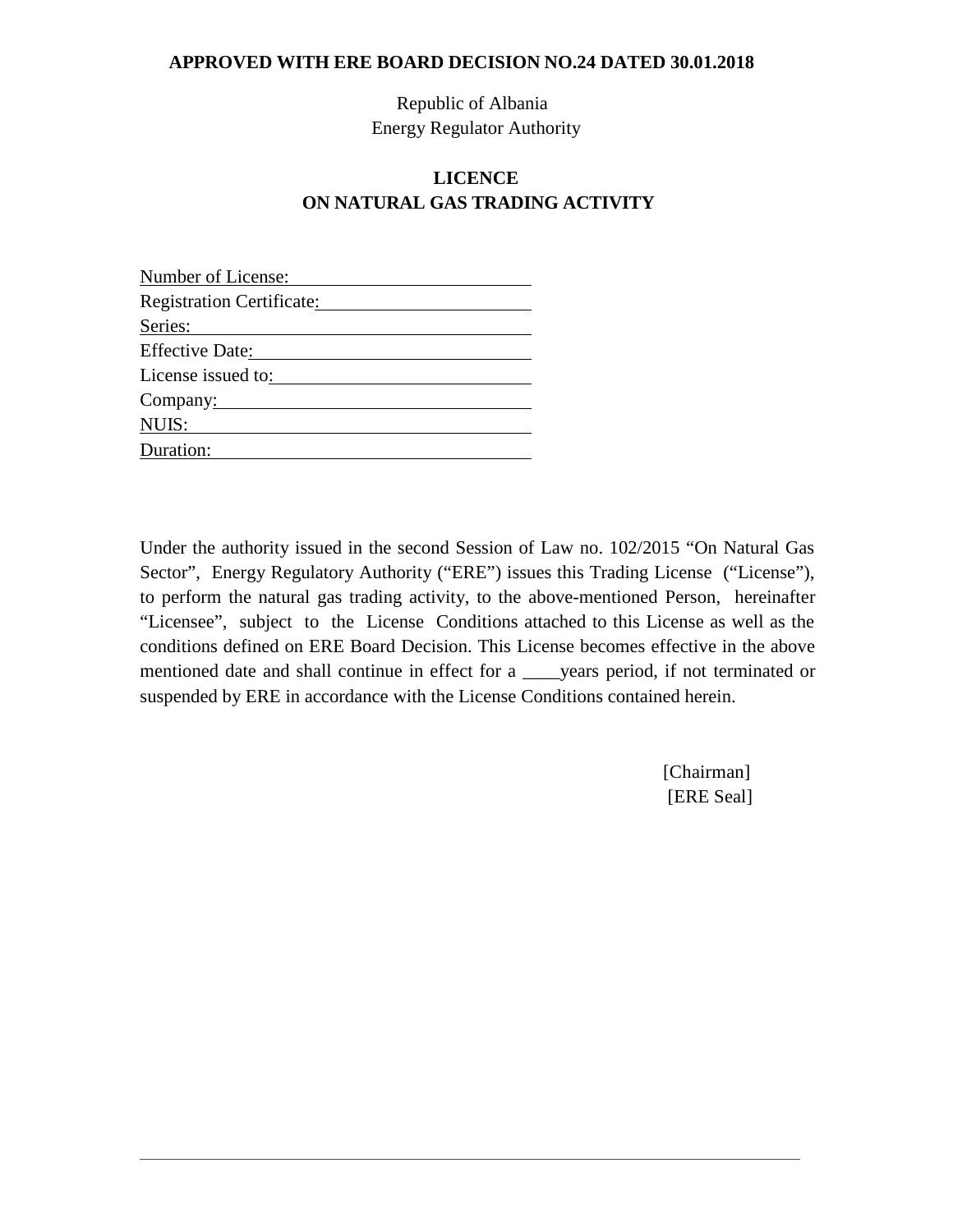# **REPUBLIC OF ALBANIA ENERGY REGULATOR AUTHORITY**

# **LICENSE CONDITIONS ON NATURAL GAS TRADING LICENSE**

License Number:

Issued:

(Full name of the Licensee)

#### **Article 1 General Provisions**

- 1. ERE is the only Authority in the Republic of Albania, according to Law no. 102/2015 "On Natural Gas Sector" that issues and declares the effectiveness of this License.
- 2. If any condition of this License ceases to be effective, this condition shall be removed from the License Conditions and the remaining Conditions shall continue to be effective.
- 3. This License, shall not be fully/partially transferred to any other Person, without the written prior approval of ERE. When approving a transfer, ERE may modify the License Period or any other Condition of the License indicating the reason for taking the decision.
- 4. ERE amends the License in conformity with article 28 of Law no. 102/2015 "On Natural Gas Sector", and the provisions of the Regulation on the procedures and terms for license issue, modification, transferring, or license removal on natural gas sector", in the following cases,
	- **a)** with ERE initiative,
	- **b)** according to a final court decision
	- **c)** when are amended the conditions, for which it is issued the license,
	- **d)** on the request of the licensee.
- 5. The Licensee may require a modification of this License by a written detailed request as well as the supporting documentation, in conformity with the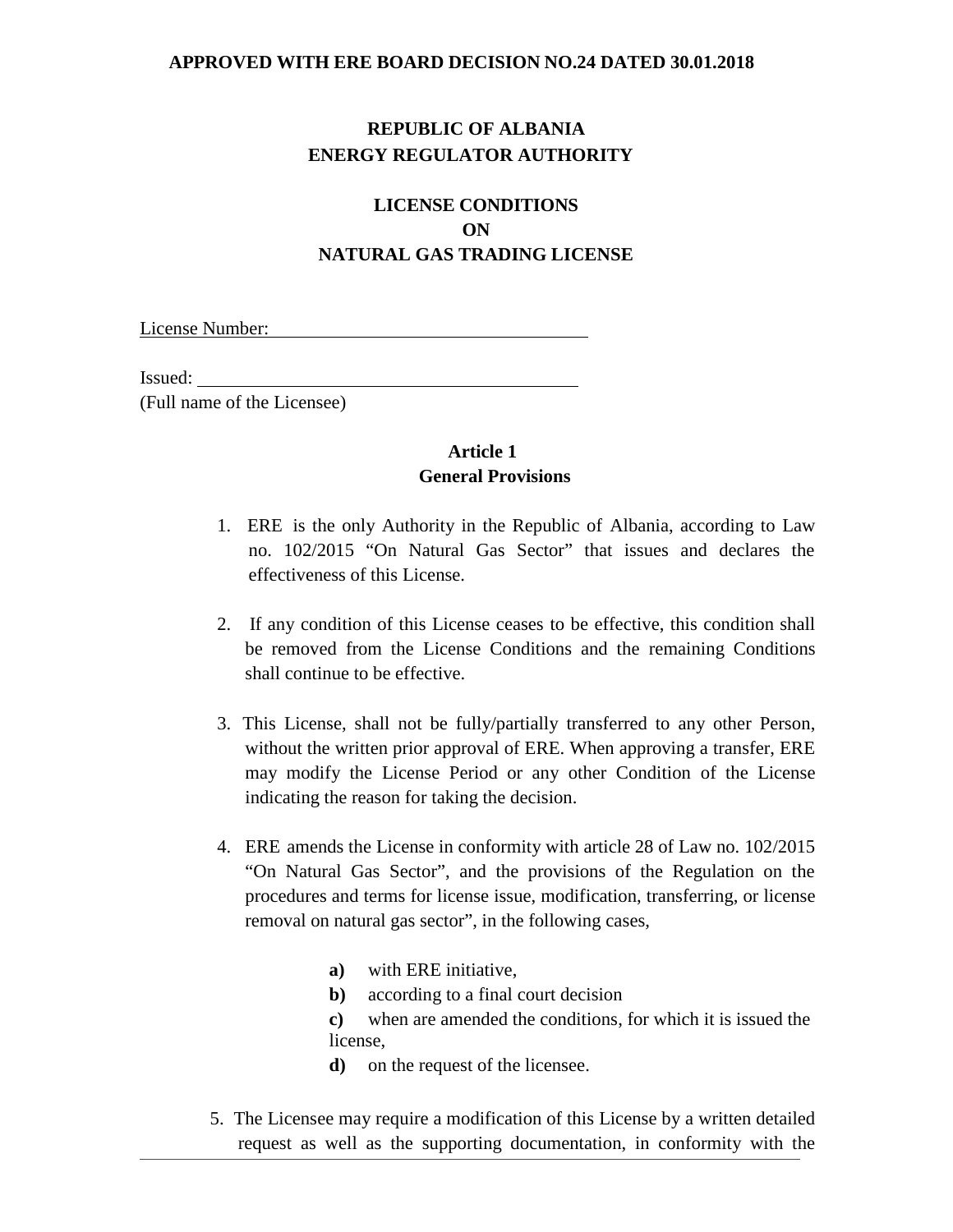Regulation on the procedures and terms of license issue, modification, transferring, or license removal on natural gas sector.

6. The Licensee may submit at ERE a written request for the License renewal not later than 3 months before the termination of the issued License.

## **Definitions and terms defined on**:

- Law no. 102/2015, "*On Natural Gas Sector*";
- "Regulation on the procedures and terms on license issue, modification, transferring or license removal on natural gas sector", approved with ERE Board decision no. 97 dated 04.07.2017;
- "Regulation on the procedures of license removal in power and natural gas sectors", approved with ERE Board Decision no. 58 dated 18.04.2017;
- "Regulation on ERE organization, operation and procedures", approved with ERE Board Decision no. 96 dated 17.06.2016,
- Regulations and Rules belonging to Natural Gas Sector (the Legislation in force),

are included on the License for any purpose.

The other words and phrases, used in this License and in the License Conditions, not included in the above mentioned laws and regulations, shall have the meaning as follows:

## **a)** "**Associated Business**" shall mean any business which:

- **-** Directly or indirectly, fully or partially, is owned by the Licensee; or
- **-** Has ownership rights over the Licensee; or
- Is in the ownership of a Person, which is owned by the Licensee.

**b) "Cross-subsidies"** shall mean the transfer of funds or the allocation of the costs among the Licensee accounts, or accounts of Associated Businesses for the financial support of an activity or business, transferring the costs to another activity or business.

**c) "Licensed Activity"** shall mean the activities directly connected and necessary for the trading activity and the inter-operability with other transmission systems, in conformity with the effective Regulations and Rules.

**d) "Licensee**" as used in this document, shall mean a Person mentioned on the first page of the License, which owns the permission issued by ERE to perform the Licensed Activity.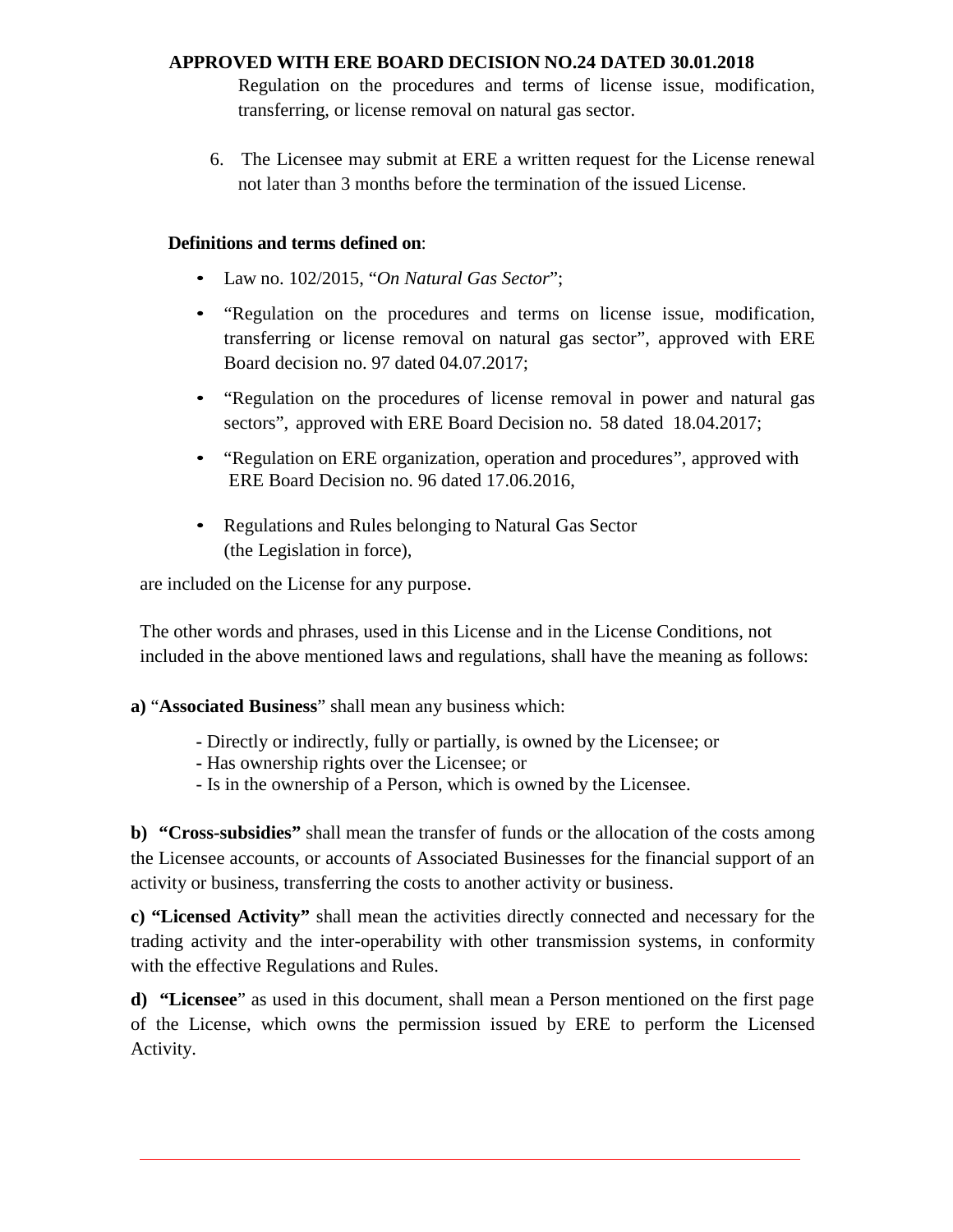**e**) **"Licensing Procedures for Natural Gas Sector**" shall mean the procedure defined in the "Regulation on the procedures and terms for license issue, modification, transferring or license removal in natural gas sector", approved with ERE Board decision no.97 dated 04.07.2017

**f**) **"Rules and Regulations",** shall mean the standards, codes, rules, regulations, methodologies and any decision or effective secondary legislation, approved by ERE or other legislative authorities.

**g) "Commercial Sensitive Information"** shall mean the data regarding the business or the commercial nature data owned by the Licensee during the process of exercising the Licensed Activity, which shall be confidential.

**h) "Commercial Advantage Information"** shall mean the information connected with the activity of the Licensee himself, which shall be kept confidential and shall not be given which shall be kept confidential and shall not be issued or be discredited to others in a discriminatory way.

**i)** "**Force Majeure"** means a natural or social act or event occurred in the country as earthquakes, lightning, cyclones, floods, volcanic eruptions, fires or wars, armed conflict, insurrection, terrorist or military action, which prevent the licensee from performing its obligations under the license or other acts or events that are beyond the reasonable control and not arising out of the fault of the licensee, and the licensee has been unable to overcome such act or event by the exercise of due diligence and reasonable efforts, skill and care;

**j**) **"Operation"** shall mean the set into operation and usage within the commercial meaning of natural gas system infrastructure in compliance with the conditions defined in the respective license issued by ERE.

**k)** "**Regulatory Payment**", it is a yearly payment that the licensed companies in the gas sector pay to ERE for covering the costs of its regulatory activities, based in a methodology approved by ERE.

**l)** "**Gas Trader"** means a company that performs gas trade activities, as a market activity, licensed for exercising this activity.

**m) "Gas trade"** shall mean the purchase and sale of natural gas, excluding the sale of it to the final customers.

**n) "Primary market"**, is the sale-purchase market of the capacities directly from TSO or by the LNG storage System Operator.

**o) "Secondary market"** means the market where capacities are traded except capacities marketable on the primary market.

**p) "Trade"** is the wholesale purchase and sale of natural gas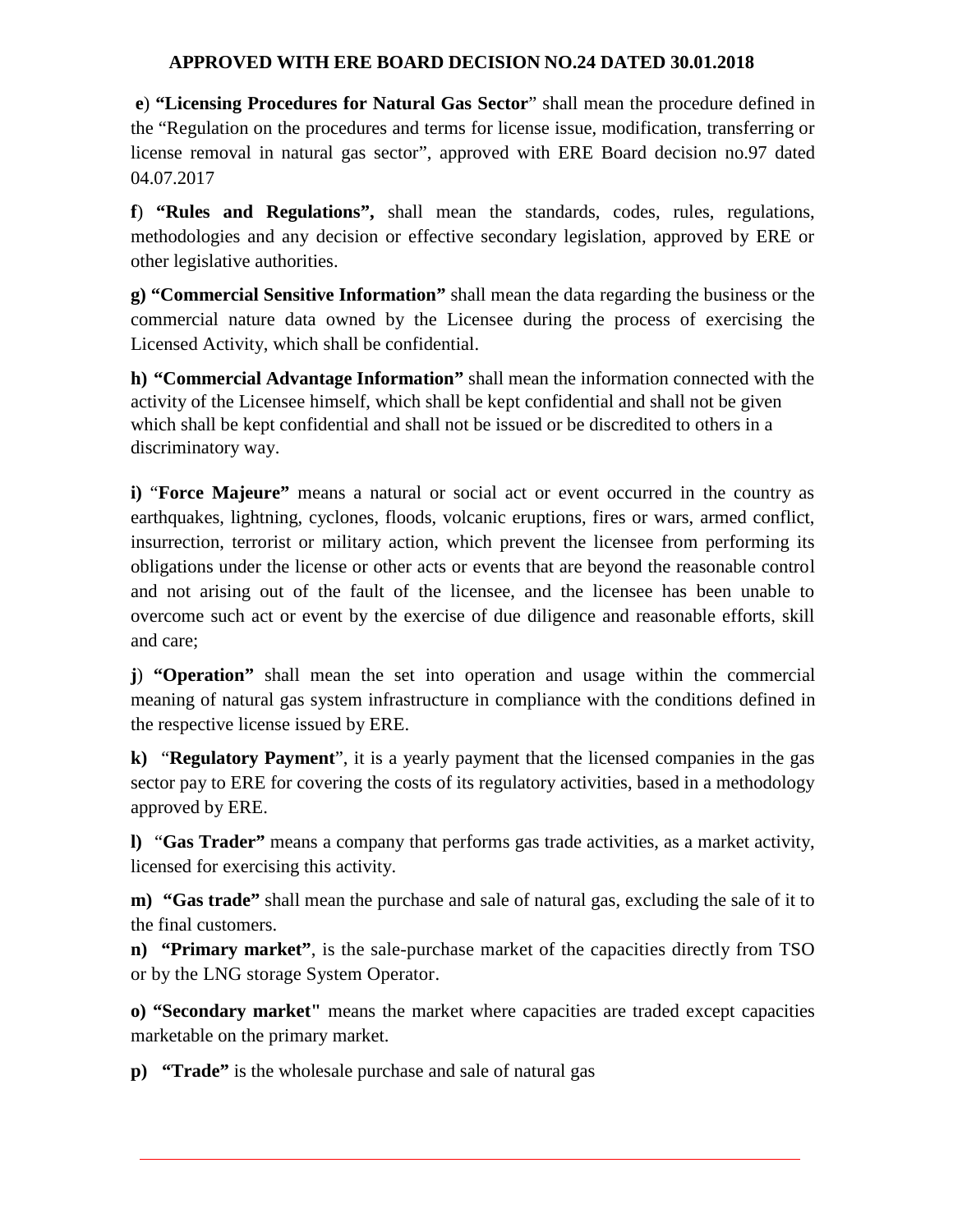**q) "Transmission system operator (TSO)"** means a legal person who carries out the function of transmission and is responsible for operating, maintenance, and, if necessary, developing the transmission system in a given area and, where applicable, its interconnections with other systems, and for ensuring the long-term ability of the system to meet reasonable demands for the transmission of gas;

## **Article 2 Performing the Licensed Activity**

- 1. The Licensee is authorized by this License to perform the Licensed Activity.
- 2. The Licensee shall not cooperate in any way with other Licensees connected with Licensed Activity in the damage of the traders, suppliers, or customers and current/possible users.
- 3. The licensee shall not engage in performing the activity that constitutes anticompetitive behaviour according to the Legislation into Force.
- 4. The Licensee shall not engage in other activities, which impede or may impede the proper performance of the Licensed Activity. The Licensee shall inform ERE before undertaking any activity, other than the Licensed Activity.
- 5. The Licensee shall not impede, prevent, or attempt to prevent other Licensees or potential competitors to lawfully engage or enter in the natural gas business in the Republic of Albania.
- 6. All agreements of natural gas sale-purchase shall be in conformity with the legislation in force to the period required by the last ones mentioned.
- 7. All agreements shall be subject to ERE monitoring to ensure the appropriate functioning of the market and that the licensees does not exercise influence over the market following unfair practices that conflict with the Legislation for Competition.

#### **Article 3 Licensee Obligations**

- 1. The Licensee shall respect the Legislation in Force during performing his functions under this License.
- 2. The licensee shall undertake the necessary measures to guarantee the technical and financial ability to perform the licensed activity.
- 3. The licensee shall be registered as a participant of the Albanian natural gas market at the Natural Gas Market Operator under the registration procedures and shall implement the legislation in force and ERE decisions.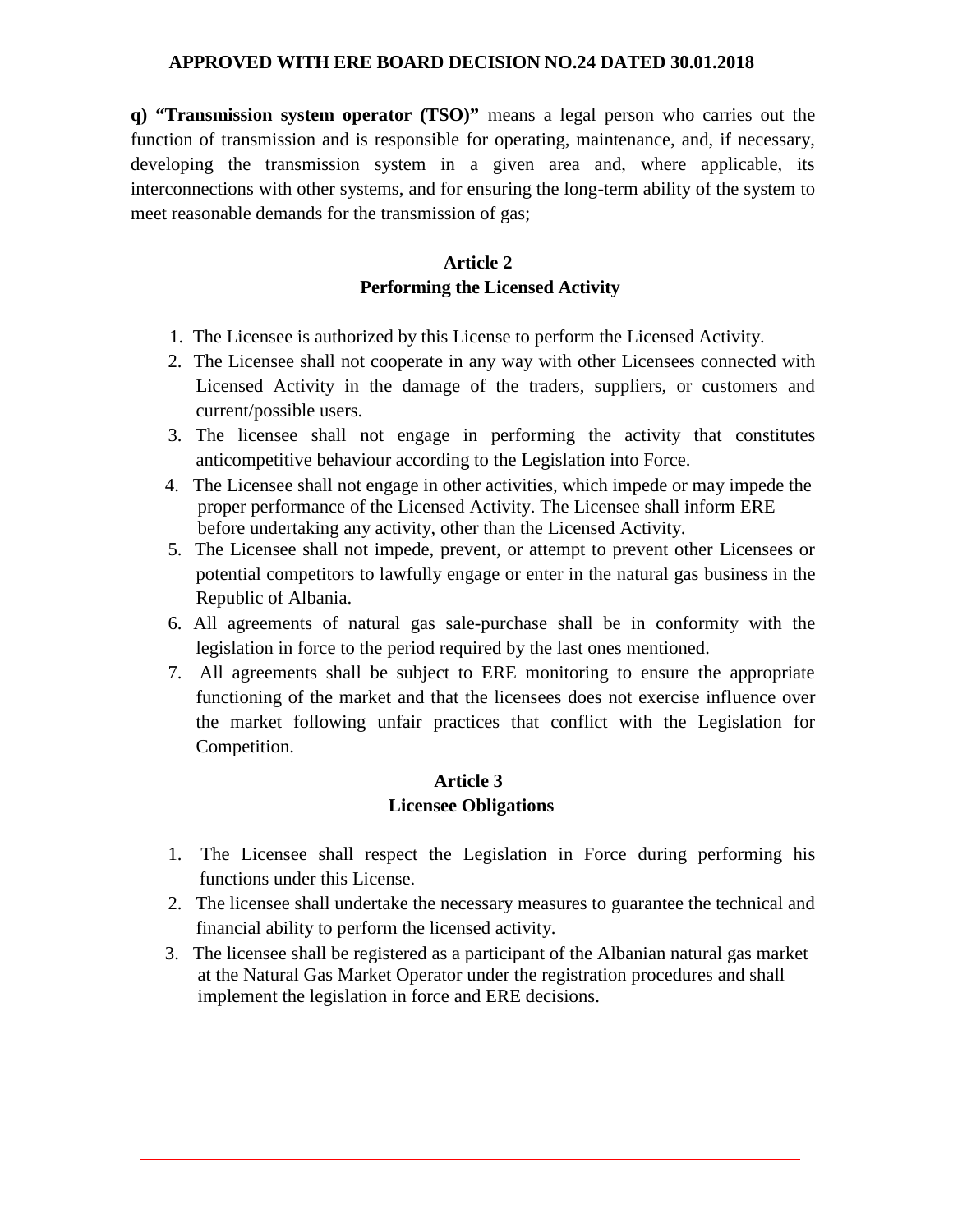- 4. The Licensee shall undertake all the necessary measures to improve operative and economic efficiency of the Licensed Activity to ensure the quality and stability of the provided services from him in the benefit of the customers and natural gas sector.
- 5. The Licensee shall comply all the Transmission System Operator Rules approved by ERE, including the implementation of all operative orders, the guidelines and the submission of the technical information and all the other documentation according to the requirements of the Natural Gas Transmission Grid Code and Natural Gas Market Rules.

# **Article 4 Accounting and Reporting**

- 1. The Licensee shall keep accounting records and prepare the financial statements in conformity with the legislation in force and the international accounting standards. The Licensee shall submit at ERE the annual financial statements together with the audit reports within March 31 of each year. The licensee shall keep special financial accounts for other natural gas activities which shall be consolidated, keeping separate accounts even for the activities provided on this Law.
- 2. The Licensee is required to prepare and submitt at ERE on January 31 of each year, an annual report regarding its operation during the previous calendar year, which contains as follows:
	- a) a summary and analysis of the operation in the licensed activity,
	- b) the amount of the traded natural gas, as well as the natural gas sale/purchase price,
	- c) any interruption of the activity and a description of the interruption reason,
	- d) a summary and analysis of the contracts for natural gas sale/purchase in force and those during the reporting year,
- 3. The Licensee shall submit at ERE on his request and according to the form and within the period defined by ERE, any necessary information for ERE to perform its authorized regulatory responsibilities:
- 4. The Licensee shall make available to ERE, the ministry, the Competition Authority and other responsible authorities the respective data, for a period of at least, 5 years, regarding the transactions, in natural gas trading agreements and its derivates, with wholesale customers, the TSO, storage system operators, and LNG system.
- 5. These data are available even for Energy Community Secretariat for the same period.
- 6. The data shall include details for the respective characteristics of the transactions, such as the duration, the bid rules and those for settling the disputes, the quantities, dates, execution time of the contract, transaction prices, identification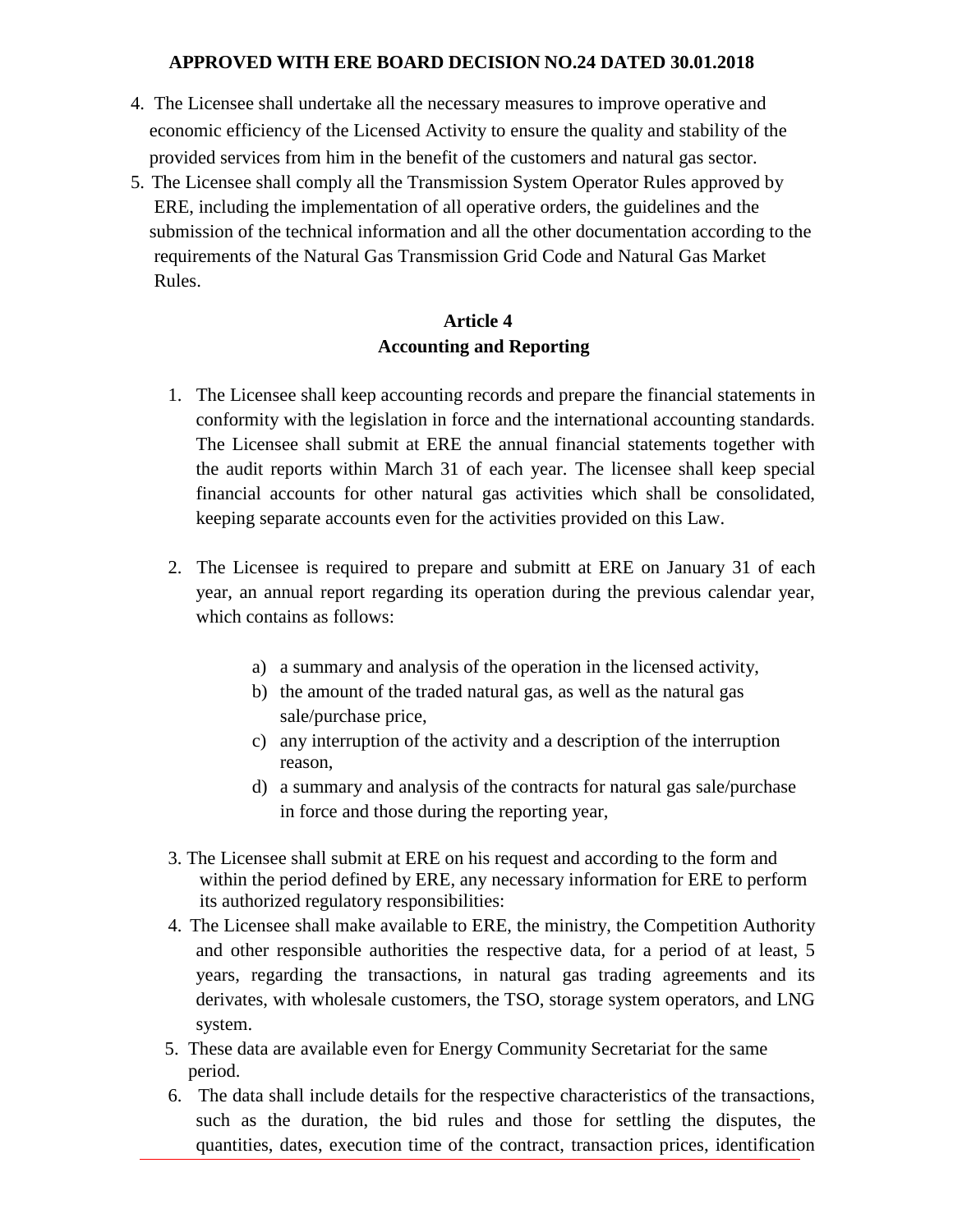means for the included wholesale customers, as well as other details for all the unpaid contracts.

- 7. ERE can make available to the market participants certain data, declared by the licensee, on the condition that the commercial sensitive information shall not be published.
- 8. The Licensee shall inform ERE within 10 days for any change of the:
	- a) Address;
	- b) Licensee Statute;
	- c) Registration certificate;
	- d) NUIS;
	- e) Senior management;
- 9. All the official notifications, applications, petitions, declarations or other correspondences with ERE regarding the obligations under this License should be in a written form, appointing respectively an authorized officer or other representative of the Licensee or of ERE. These are sent by courier or registered mail, by requiring a verification receipt. The adresses of the Parties should be on the envelope. All the notifications and other correspondences shall be considered effective from the delivery moment, or if they are not delifered due to the sender's fault, from the moment when they are presented. There will be considered accepted all the notifications sent by e-mail communicated before from the parties.

# **Article 5 Use of Information**

- 1. According to the Law, Transmission, Distribution Code, Natural Gas Market Rules and the respective regulatory requirements, the Licensee shall ensure that any information obtained from the others as a result of his Licensed Activity shall not be revealed to anyone, except:
	- **a)** with the preliminary written consent of the Person to whose issues the information is related;
	- **b)** when the information is already known to the public;
	- **c)** when the Licensee is required or permitted to disclose the information to comply with this License Conditions, any order of ERE and the Legislation in Force.
- 2. Upon ERE request, the Licensee shall undertake any necessary step to protect the confidential information that he owns and shall submit at ERE reports regarding the respect of obligations stipulated on article 7.
- 3. The information provided to ERE by the Licensee shall be considered public unless upon specific request of the Licensee, ERE by formal decision ensures that this information is in the proprietary nature and that the public interest of which is served by its disclosure shall not justify or compensate the potential commercial damage to the Licensee.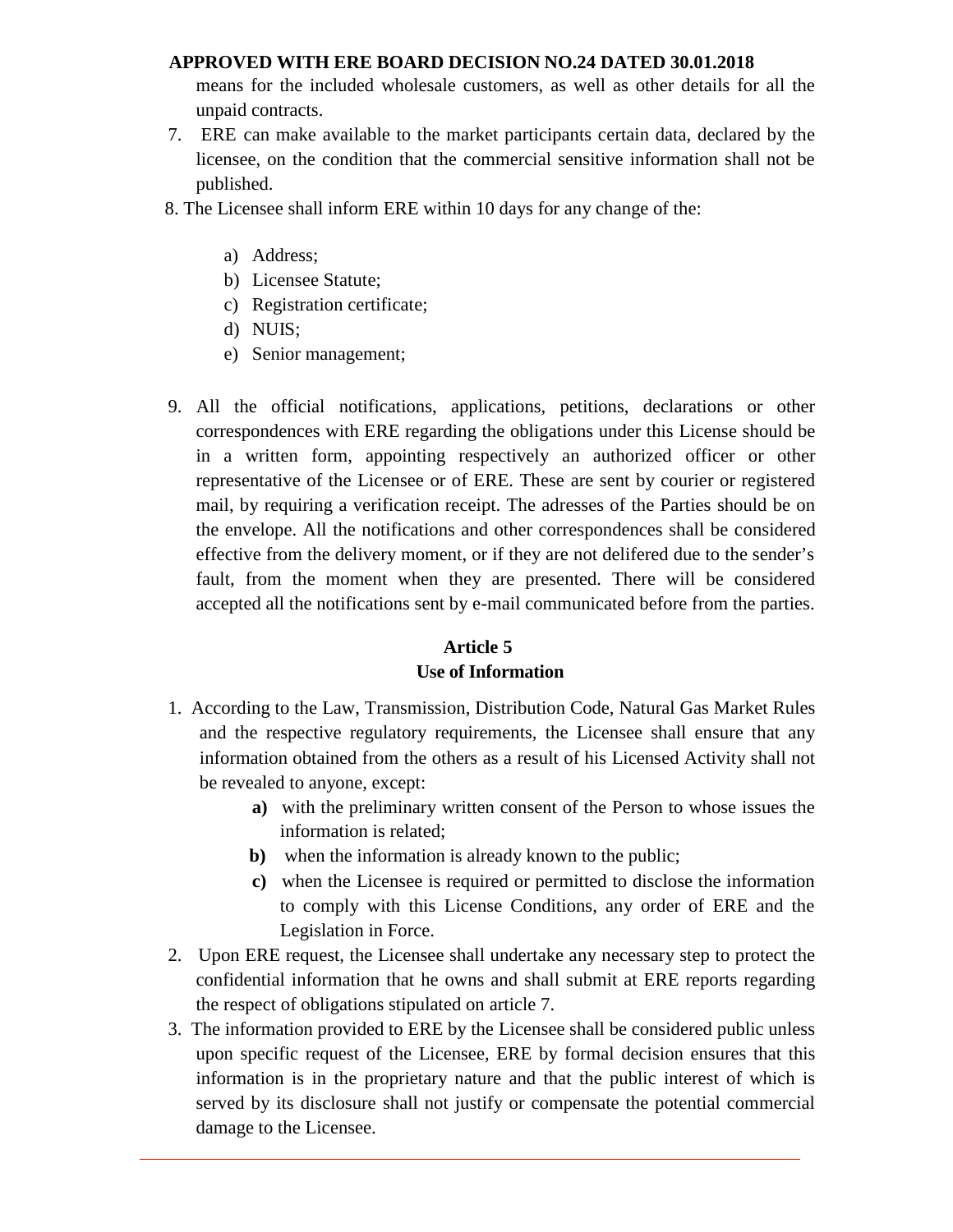# **Article 6 Regulatory fees**

- 1. The Licensee shall pay the regulatory fees defined by ERE during the term of this License in conformity with article 14 of Law 102/2015 "On Natural Gas Sector".
- 2. If the Licensee does not pay to ERE the regulatory fees within the deadline required by ERE, the Licensee shall be fined according to article 106, of Law 102/2015 "On Natural Gas Sector".

## **Article 7 Control on the Performance of the Licensed Activity**

- 1. ERE shall monitor the implementation from the Licensee of the License Conditions, shall review the reports obtained by the Licensee and is authorized to inspect at any time the Licensee's accounting registers and may require a technical and/or accounting audit of the Licensee's activities.
- 2. ERE authorized representatives may enter in the Licensee premises, equipments, and documents to inspect the Licensed Activity according to ERE Regulations. The Licensee shall provide any required action, necessary for ERE during this inspection.
- 3. Upon the confirmed complaint of any third party or on its own initiative, ERE may initiate an investigation for respecting from the Licensee of the License Conditions or ERE Rules.
- 4. If after the investigation, ERE concludes that the Licensee has failed to implement the License Conditions, ERE shall undertake other actions within its authority to ensure the compliance with the terms and conditions of this License.
- 5. The Licensee shall inform and explain to ERE for any violation of the License Conditions, not later than one week that such violation become known to the licensee.
- 6. The licensee shall obey to the decisions issued by ERE, including the payment of fines imposed by ERE, according to the Legislation in Force.

# **Article 8**

## **Imposing the administrative measure and the license removal**

- 1. If the Licensee does not fulfill the conditions of this license, ERE may apply administrative measures, according to article 106 of Law no. 102/2015 "On Natural Gas Sector" and the "Regulation on the conditions and procedures of imposing the fines and the concrete measure for each violation".
- 2. ERE may remove the License in conformity with article 27 of Law no. 102/2015 "On Natural Gas Sector" and the "Regulation on the procedures of Licenses removal on Power and Natural Gas Sector".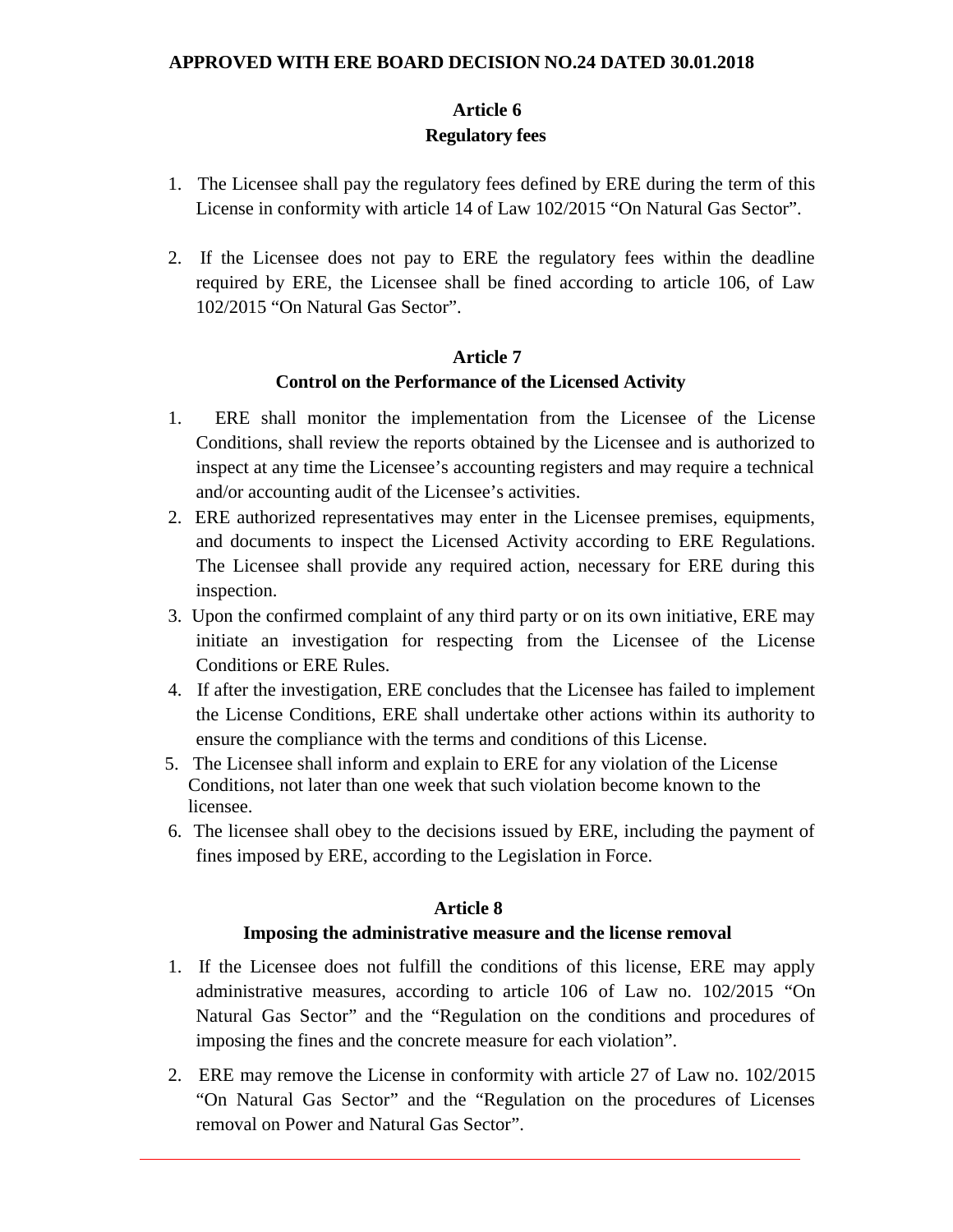## **Article 9 License Removal**

- 1. ERE shall remove a license when the Licensee:
	- a) no longer meets the essential conditions of the license;
	- b) violates the legal provisions to protect the environment during performing his activity;
	- c) endangers the citizens life, health and property;
	- d) does not pay the regulatory fees imposed by ERE,
	- e) becomes financially incapable or requires to declare bankruptcy;
	- f) on the request of the licensee;
	- g) has ceased to perform the certain functions according to the license.
- 2. If the Licensee changes his legal status or the main shareholder/partner that controls the Licensee's interests is changed without ERE authorization, the License becomes null and is cancelled and the Licensee's successor shall apply for a new License according to the "Regulation on the procedures and terms of license issue, modification, transferring, or license removal on natural gas sector".
- 3. This License may be transferred only with ERE written decision and within the terms and conditions defined by ERE. Any decision of ERE for transferring of this License shall be subject of ERE assessment if the person to whom the license is transferred will have the technical and financial ability to complete the terms and conditions of this License.
- 4. Any transfer of this License without ERE approval shall be cancelled and constitutes a violation of this License.
- 5. When the License terminates due to the violations from the Licensee of the License conditions, the Licensee shall be responsible for the costs that he causes to ERE, and to the market participants as the result of this termination, as defined by ERE, including the costs regarding the License regular transferring to a new Licensee.
- 6. When ERE determines that the Licensee has violated one or more License conditions, to the License shall be given a reasonable opportunity to correct the violation before the License termination, despite the cases when the violation involves corruption or dishonesty proved by the bodies with the relevant authority under the laws into force.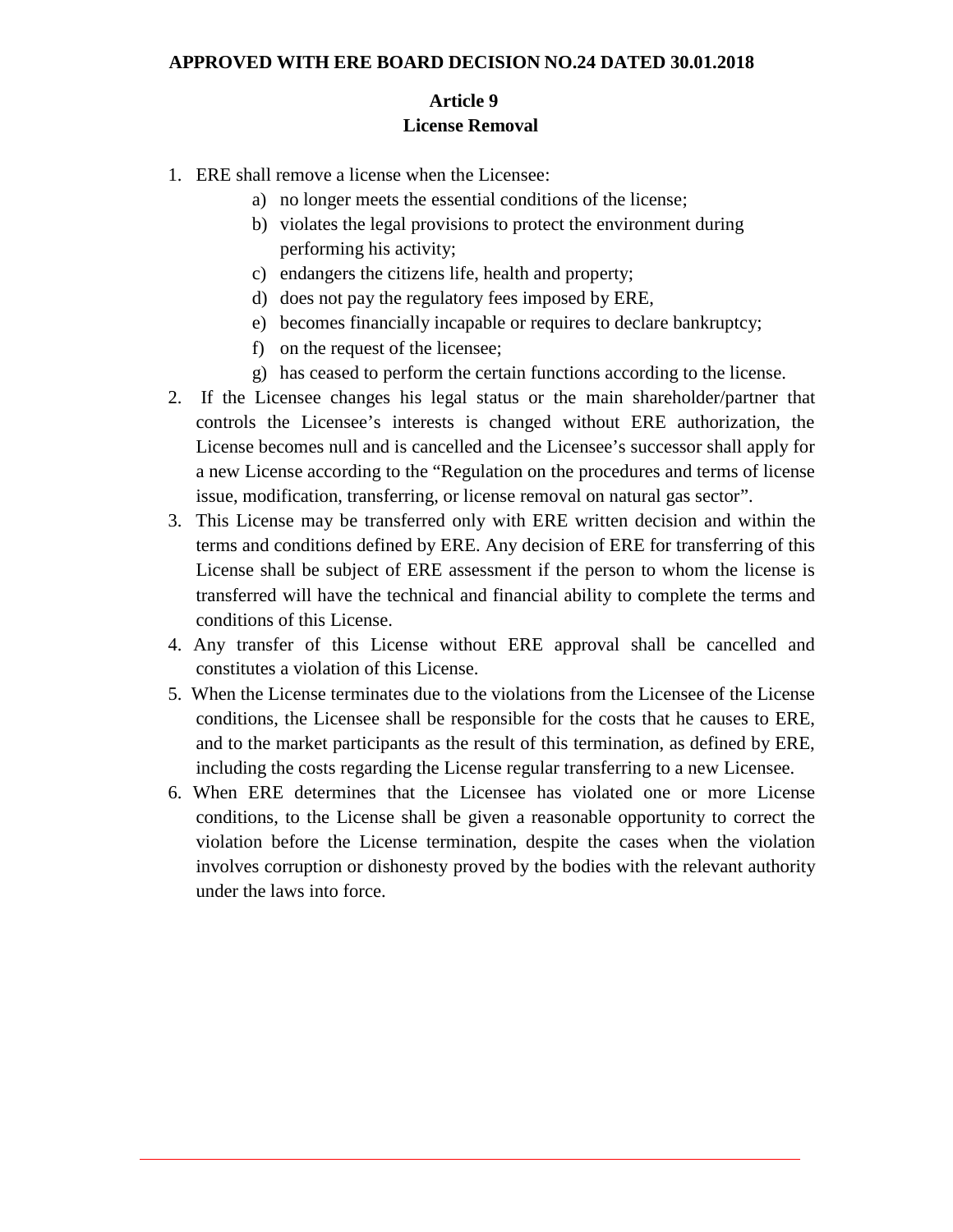# **Article 10 Emergency situations**

- 1. The Licensee shall not be considered that he has violated the conditions of this License in case he is prevented to accomplish them by force majeure or other emergency situations.
- 2. On emergency conditions the Licensee:
	- a) shall ensure the necessary collaboration with the respective authorities and institutions to act in emergency situations, to restart its activity within a short period of time;
	- b) shall complete its obligations to reduce the risks and losses that are connected with the life, health and the property of the third parties;
	- c) within 24 hours from the emergency situation, the Licensee shall inform ERE for the emergency situation and the actions that he will undertake to restart the normal activity.
- 3. If the Licensee foresees the emergency situation as defined from the Legislation in Force, the Licensee shall inform ERE within 24 hours and this notification shall describe the steps taken by the Licensee to avoid or improve the influences of the foreseen emergency situation.

## **Article 11 Settling the Disputes and the Right to Appeal**

- 1. Any controversial issue or claim between the Licensee and any participant in the market regarding the License Conditions and implementation of the legislation in force shall be settled with understanding between the parties.
- 2. If the settling is not reached with understanding between the parties, ERE based on the request from one of the dispute parties shall settle the dispute and issue the decision in conformity with the Legislation in Force.
- 3. Any party in dispute may appeal for ERE decisions to Tirana Administrative Court within 45 calendar days from the day the decision is published in the Official Gazette.
- 4. The Licensed entities shall implement ERE decisions until the final court decision.